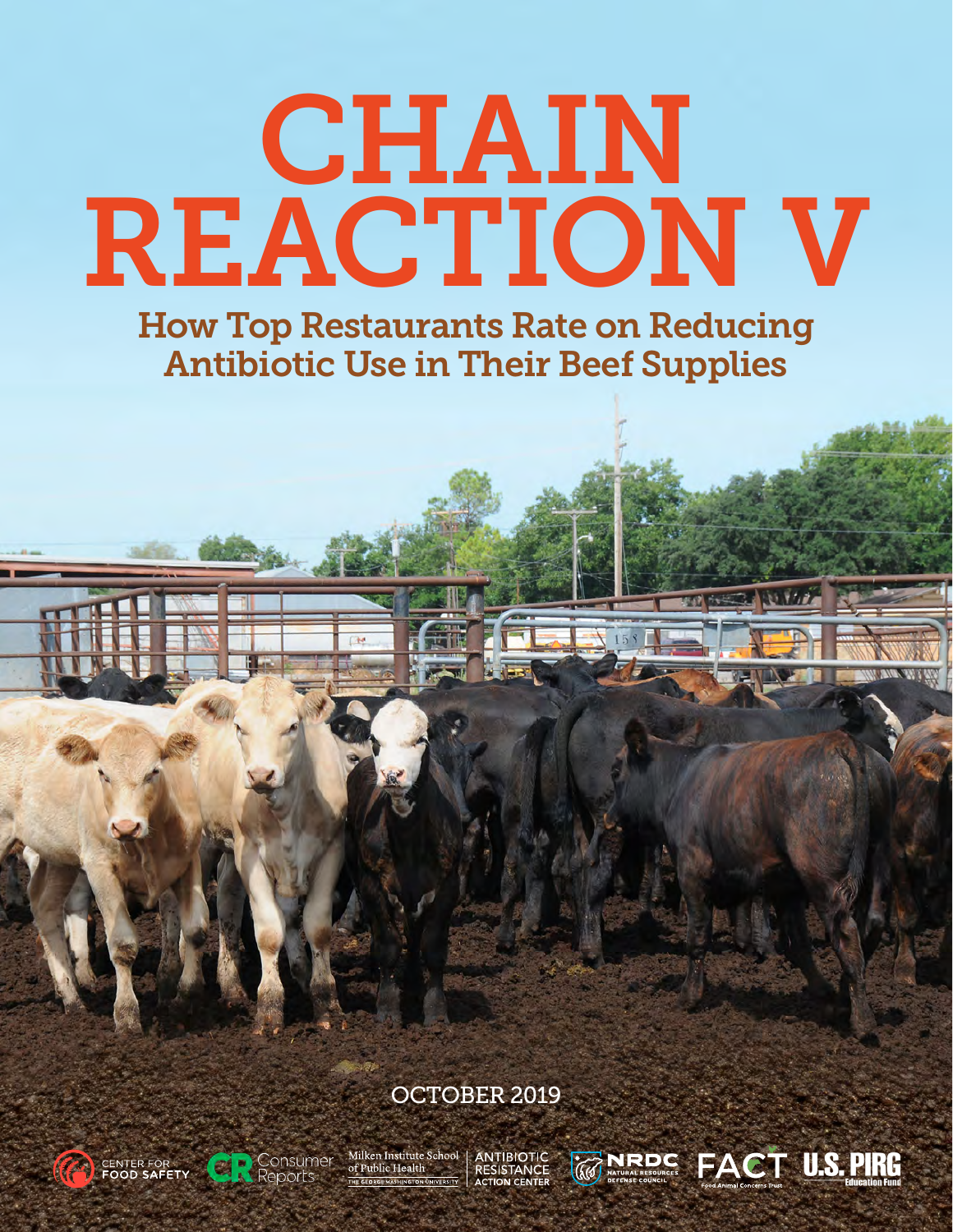

# **Executive Summary**

Antibiotic-resistant bacteria, and the increasingly hard-to-treat infections they cause, are a global health crisis, risking a future in which common illnesses could once again become life-threatening on a large scale. The World Health Organization (WHO) and the Centers for Disease Control and Prevention (CDC) consider antibiotic-resistant bacteria a leading threat to global public health. Yet government agencies are failing to adequately address the problem with the urgency it demands. This past year, infectious disease experts published a new estimate indicating that more than 160,000 Americans die each year from antibiotic-resistant infections, making them collectively the fourth leading cause of death.<sup>1</sup>

The overuse of antibiotics in livestock production significantly contributes to the rise and spread of antibiotic resistance.<sup>2</sup> When antibiotics are used routinely, some bacteria are able to withstand the drugs, survive and multiply, spreading resistant strains.<sup>3</sup> These bacteria may share their resistance genes with other bacteria, even those that may not have been directly exposed to antibiotics in the first place.4 Nearly two-thirds of the medically important antibiotics sold in the U.S. go to food animals.<sup>5,6</sup> Many meat producers routinely give drugs to animals that are not sick to help them survive the stressful, unsanitary conditions on factory farms.7 Despite the threat posed to public health, the U.S. lacks effective laws and policies to prevent the overuse of antibiotics in agriculture.

Four previous editions of the Chain Reaction Antibiotics Scorecard documented the way in which the nation's top restaurant chains have committed

to source chicken produced without the routine use of antibiotics.<sup>8</sup> These corporate actions helped transform antibiotic use practices in the U.S. chicken industry. This fifth edition of Chain Reaction finds that a majority of the top 25 chains are serving only chicken raised without the routine use of medically important antibiotics in their restaurants. We also see some new, albeit limited, improvements in antibiotic use policies for beef, and continued lack of progress in pork and turkey. Given that in 2017 cattle accounted for 42 percent of all medically important antibiotics sales to the U.S. livestock industry  $-$  more than any other category  $-$  this slow pace of change is especially troubling.<sup>9</sup> (In contrast, five percent of medically important antibiotics sales went to the chicken industry in 2017.)

Fast food restaurants, as some of America's largest meat and poultry buyers, have played an instrumental role in pushing producers to use antibiotics responsibly, and should continue to leverage their buying power in support of better practices. McDonald's, for example, is the single largest purchaser of beef in the United States.<sup>10</sup> To protect public health and push the beef industry to eliminate the overuse of antibiotics, restaurants especially large burger chains — should commit to sourcing beef from producers that use antibiotics only to treat animals diagnosed with an illness or, in limited circumstances, to control a verified disease outbreak. In other words, chains should choose producers whose practices align with the global recommendations made by the WHO in 2017. $\mathbb{I}^1$ 

This year we see some positive shifts in beef antibiotic use policies among restaurant chains, but these are in the early stages of adoption for the most part.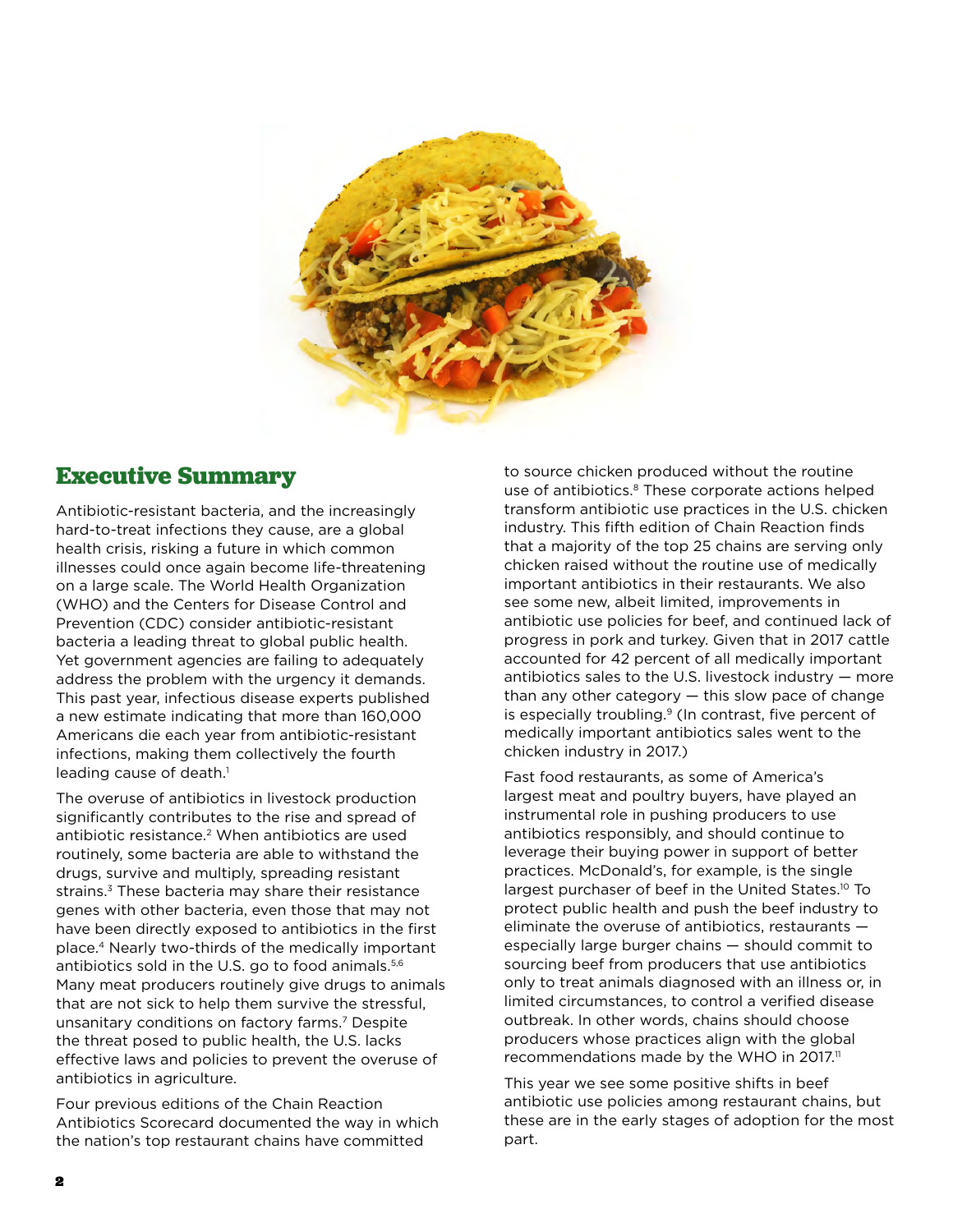**Long-time leaders Chipotle and Panera once again earned grades in the "A" range for their approach to responsible antibiotic use in beef supplies. And in what could represent a major transition, this year iconic brands McDonald's and Taco Bell set new commitments that earned them a "C" and "D" respectively.** 

- » In 2015, Subway committed to sourcing only beef raised without antibiotics for their U.S. restaurants. This year, Subway updated their global antibiotics policy to align with the WHO Guidelines. It remains to be seen how these two pledges will relate to implementation for their beef supplies, but the company's promise to act earned it a "C" in this year's beef scorecard.
- » Wendy's says it currently sources 30 percent of its beef from producers that have cut the use of one medically important antibiotic – tylosin – by 20 percent. This small step earned Wendy's a "D+" in this year's beef scorecard.
- » The remaining 15 of the top restaurant chains surveyed that offer beef products, including such well known chains as Burger King, Arby's and Sonic, received failing grades for lacking any public policy to source beef raised without the routine use of antibiotics (four companies in the top 25 do not serve beef).

While restaurants and major meat producers have critical roles to play in stopping the overuse of antibiotics, urgent government action is critical to achieve the kind of lasting, industry-wide overhaul needed to fully protect public health.

Policymakers should only allow beef producers to use medically important antibiotics under the guidance of a licensed veterinarian, and to treat animals diagnosed with an illness or to control a verified disease outbreak. Policymakers should also set national goals for reduction of antibiotic use in food animals, and dramatically improve collection and disclosure of antibiotic use data. While researchers, public health experts, and the public can glean industry-level information about how antibiotics are used with currently available data, the full picture of how, when, and for what reason antibiotics are used in the livestock sector, especially for beef (and pork), remains hidden from public view. Comprehensive policy reforms would ensure that all meat producers across the U.S. meet the same responsible antibiotic use standards. These reforms are vital to preserving life-saving medicines for the future health of both animals and people.

## **Chain Reaction V Beef Scorecard**